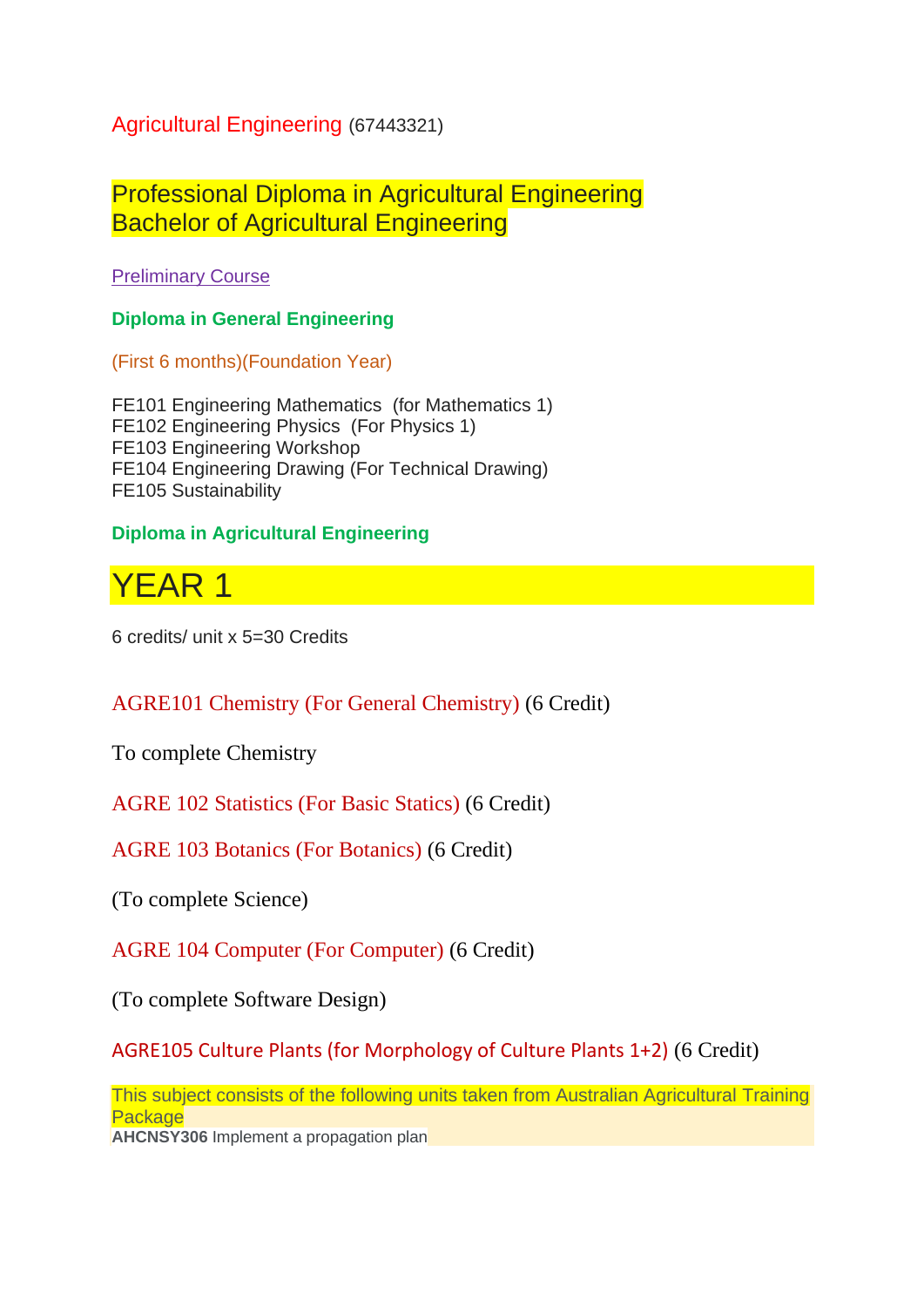```
AHCNSY306မျိုးပွါး ဖြန့်ဖြူးရေးအစီအစဉ်ကိုအကောင်အထည်ဖော်ပါ
V55
```
**AHCORG403** Manage organic soil improvement

AHCORG403 အော်ဂဲနစ်မြေဆီလွှာတိုးတက်မှုကိုစီမံပါ

V56

**AHCPCM301** Implement a plant nutrition program AHCPCM301 အပင်အာဟာရအစီအစဉ်ကိုအကောင်အထည်ဖော်ပါ

V57

**AHCPCM302** Provide information on plants and their culture

```
AHCPCM302 အပင်များနှင့်၎င်းတို့၏သဘာဝအကြောင်းသတင်းအချက်အလက်ပေးပါ
V58
```
**AHCPCM304** Report on health and condition of trees

```
AHCPCM304 သစ်ပင်၏ကျန်းမာရေးနှင့်အခြေအနေ
```
V59 The students will need to do internet research for the activities given by teachers

Reference Textbook

The students will need to submit 20 pages study report by reading the reference book.

**Advanced Diploma in Agricultural Engineering** 

# YEAR 2

6 credits/ unit x 5=30 Credits

AGRE201 Analytical Chemistry (for Analytical Chemistry)( 6 credits)

```
ECh11011 Engineering Chemistry I
```
The students will need to submit 20 pages study report by reading the reference book.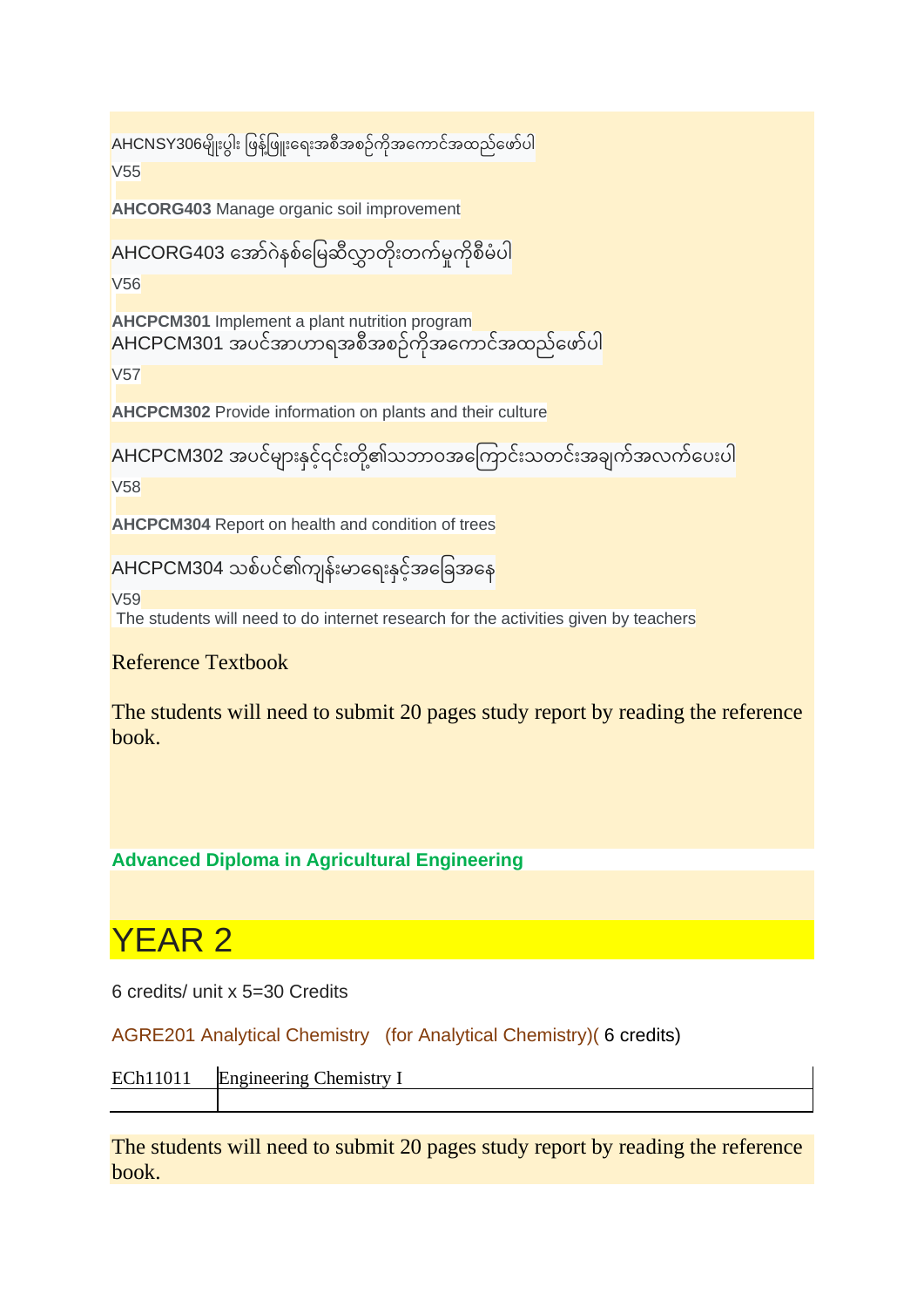AGRE202 Organic Chemistry (for Organic Chemistry) ( 6 credits)

ChE 11001 Organic Chemistry

The students will need to submit 20 pages study report by reading the reference book.

AGRE203/CE115 Estimating (Civil Engineering) ( 6 credits)

## **[BAE 644-Estimating](http://www.iqytechnicalcollege.com/BAE644%20Estimating.pdf)**

**[BAE 690-Mechanical Estimating](http://www.iqytechnicalcollege.com/BAE644%20Mechanical%20Estimating.pdf)**

AGRE204 Meterology ( 6 credits)

**Textbook** 

The students will need to submit 20 pages study report by reading the reference book.

AGRE205 General Civil Engineering for Agriculture ( 6 credits)

As part of Agricultural Engineering, the students are required to complete some units Diploma in Civil Engineering at Year 2

CE105 Hydraulics

CE-106 Brick Laying

CE107 Sanitation Water Supply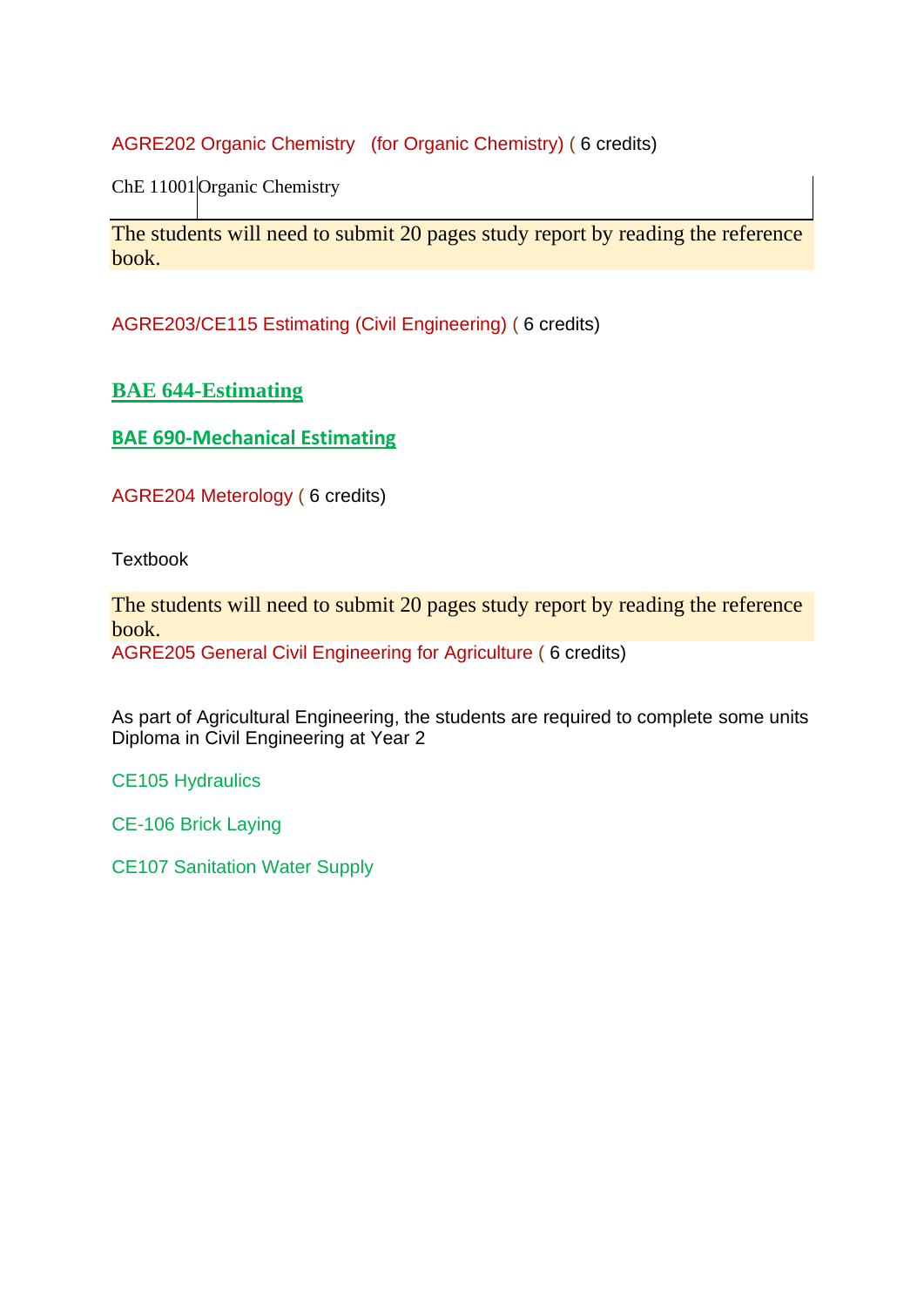#### **Professional Diploma in Agricultural Engineering Technology Bachelor of Technology (Agricultural Engineering)**

# YEAR 3

6 credits/ unit x 5=30 Credits

AGRE301 Agriculture of Garden Plants (for Agriculture of Garden Plants) ( 6 credits)

This subject consists of the following units taken from Australian Agricultural Training **Package** 

AHCPHT306 ဟင်းသီးဟင်းရွက်သီးနှံများစိုက်ပျိုးပါ

V63

**AHCPHT307** - Prepare raw materials and compost feedstock

AHCPHT307 - ကနို ့် ကြေ ့် ြူးြေ ောြူးနင ှ ရြေွြူးဖြေ ရ ြူးပစစည့်ြူးြေ ောြူးဖပင့်ဆင့်ပါ ့်

V64

**AHCPHT310** Coordinate horticultural crop harvesting

AHCPHT310 ဟင်းသီးဟင်းရွက်သီးနှံရိတ်သိမ်းမှုညှိနိူင်းဆောင်ရွက်သည် V65

The students will need to do internet research for the activities given by teachers

#### Reference Textbook

• horti2008

from the following link

The students will need to submit 20 pages study report by reading the reference book.

AGRE302 Agriculture of Plantation Plants, Plant Feeding & Plant Protection for (Agriculture of Plantation Plants, Plant Feeding & Plant Protection) ( 6 credits)

This subject consists of the following units taken from Australian Agricultural Training **Package** 

**AHCPGD301** Implement a plant establishment program

AHCPGD301 စက်ရုံတည်ထောင်ခြင်းအစီအစဉ်ကိုအကောင်အထည်ဖော်ပါ

V60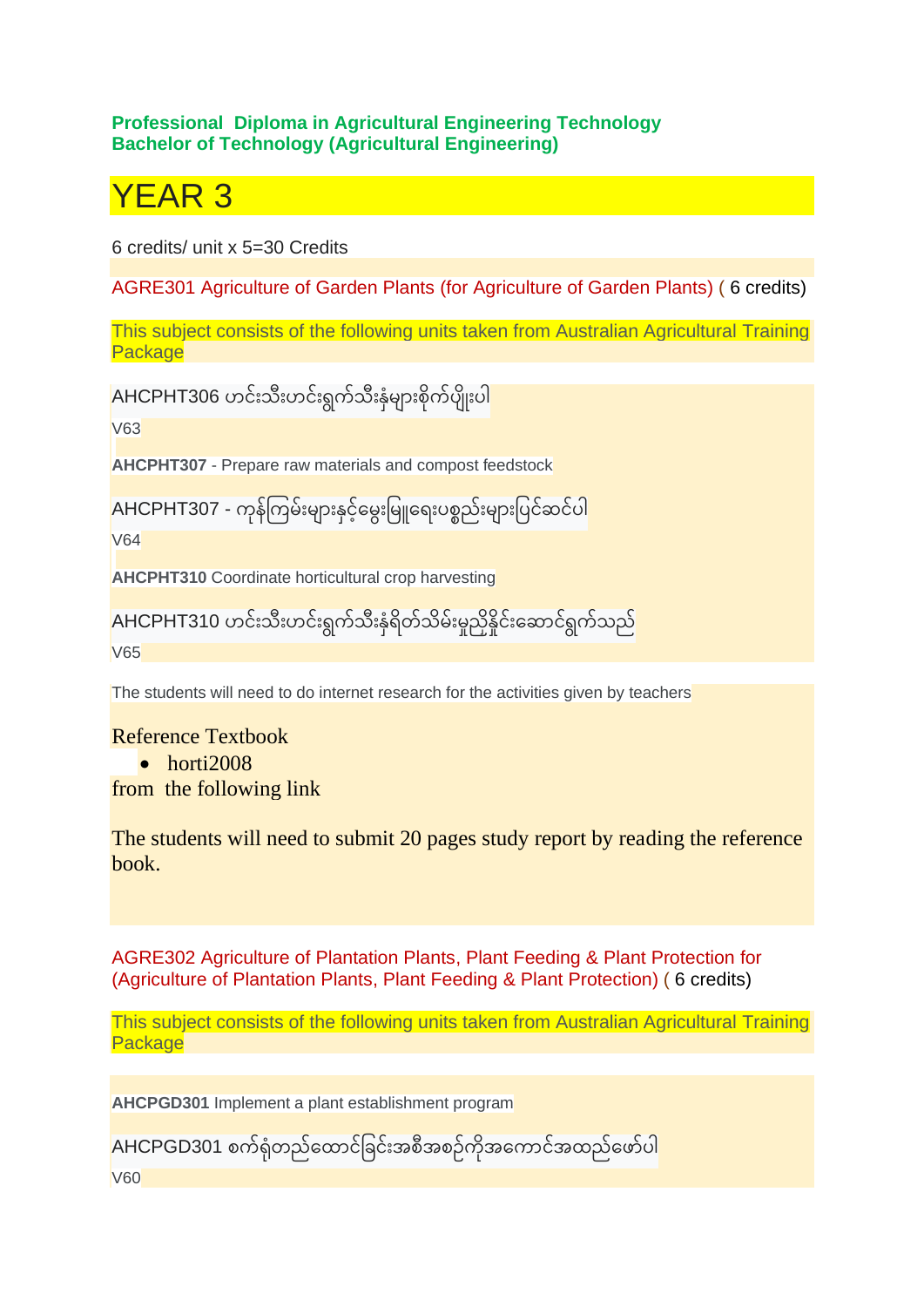```
AHCPHT303 Implement a post-harvest program
```

```
AHCPHT303 ရိတ်သိမ်းချိန်လွန်အစီအစဉ်ကိုအကောင်အထည်ဖော်ပါ
```
V61

**AHCPHT305** Regulate crops

```
AHCPHT305 ကောက်ပဲသီးနှံများကိုထိန်းညှိပ
                                                 \overline{\phantom{a}}
```
V62

**AHCPHT306** Establish horticultural crops

**AHCPMG301** Control weeds  $AHCPMG301$  ထိန်းချုပ်မှုပေါင်းပင်

V66

**AHCPMG302** Control plant pests, diseases and disorders

```
AHCPMG302 စက်ရုံပိုးမွှားများ၊ ရောဂါများနှင့်ရောဂါများကိုထိန်းချုပ်သည်
```
V67

```
AHCPMG305 Survey pests
AHCPMG305 ပိုးမွှားစစ်တမ်း
```
V68

**AHCSS00027** Agricultural Chemical Skill Set.

AHCSS00027 စိုက်ပျိုးရေးဓာတုကျွမ်းကျင်မှုသတ်မှတ်။

V70

**AHCSS00074** Agricultural Chemical Skill Set. AHCSS00074 စိုက်ပျိုးရေးဓာတုကျွမ်းကျင်မှုအစုံ။

V71

**AHCWHS301** Contribute to work health and safety processes **AHCWHS401** Maintain work health and safety processes.

AHCWHS401 အလုပ်ကျန်းမာရေးနှင့်ဘေးကင်းရေးလုပ်ငန်းစဉ်များကိုထိန်းသိမ်းပါ။  $\overline{\phantom{a}}$ 

V72

The students will need to do internet research for the activities given by teachers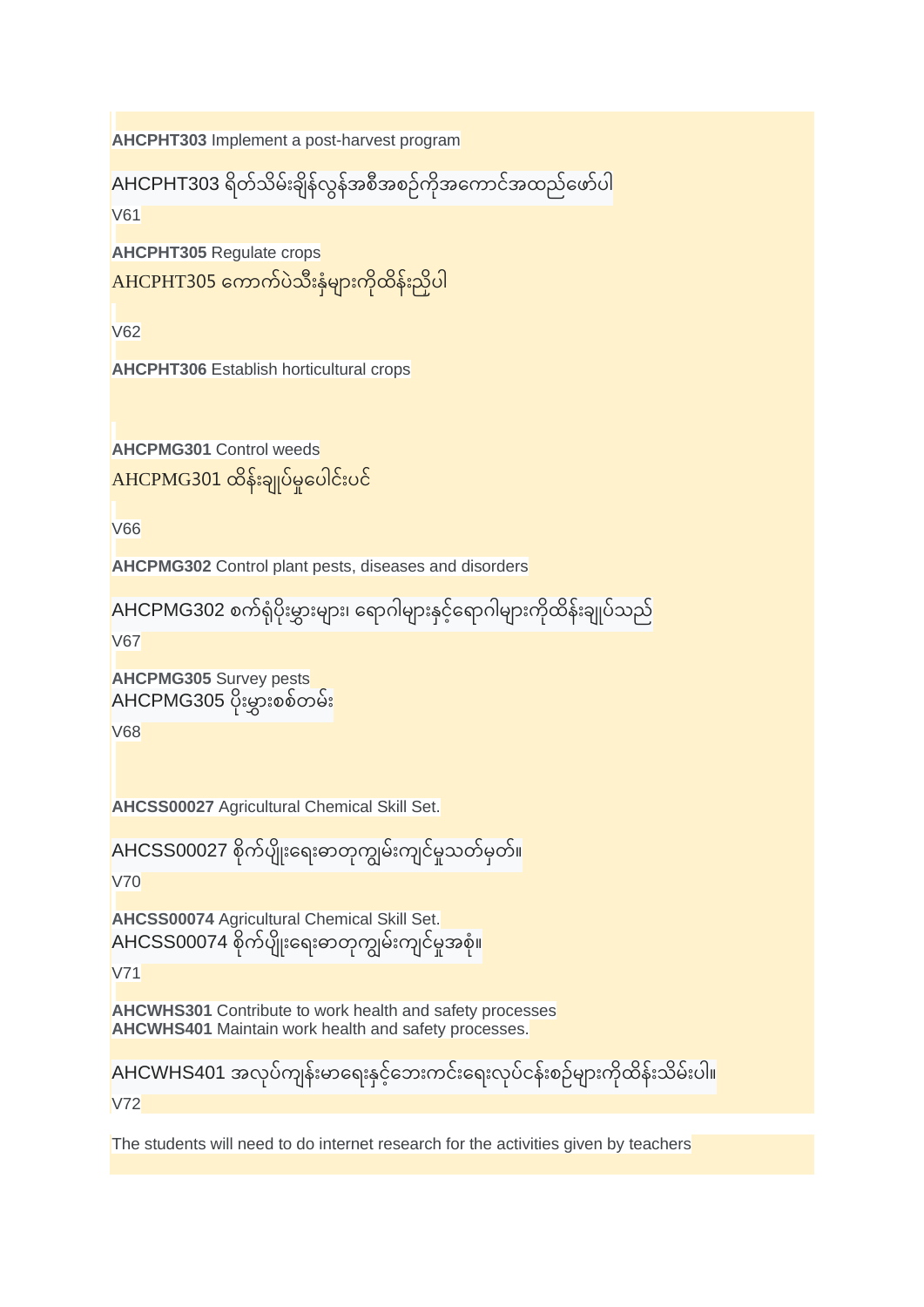Reference Textbook

- AgriculturalProducts&YouPPT
- Gardening pleasures

from the following link

The students will need to submit 20 pages study report by reading the reference book.

AGRE303 Agricultural Economy (for Agricultural Economy)

Read

- GlobalTrendsinAgriculture
- HumanNeeds&FoodProducts
- Conservation\_on\_private\_land

from the following link

The students will need to submit 20 pages study report by reading the reference book.

#### AGRE303 Food Science and Technology ( 6 credits)

Read

- CareersinFoodSciencePPT
- HumanNeeds&FoodProducts
- Sustainable Agriculture

from the following link

## **Video**

Read any two textbooks from the following link

The students will need to submit 20 pages study report by reading the reference book.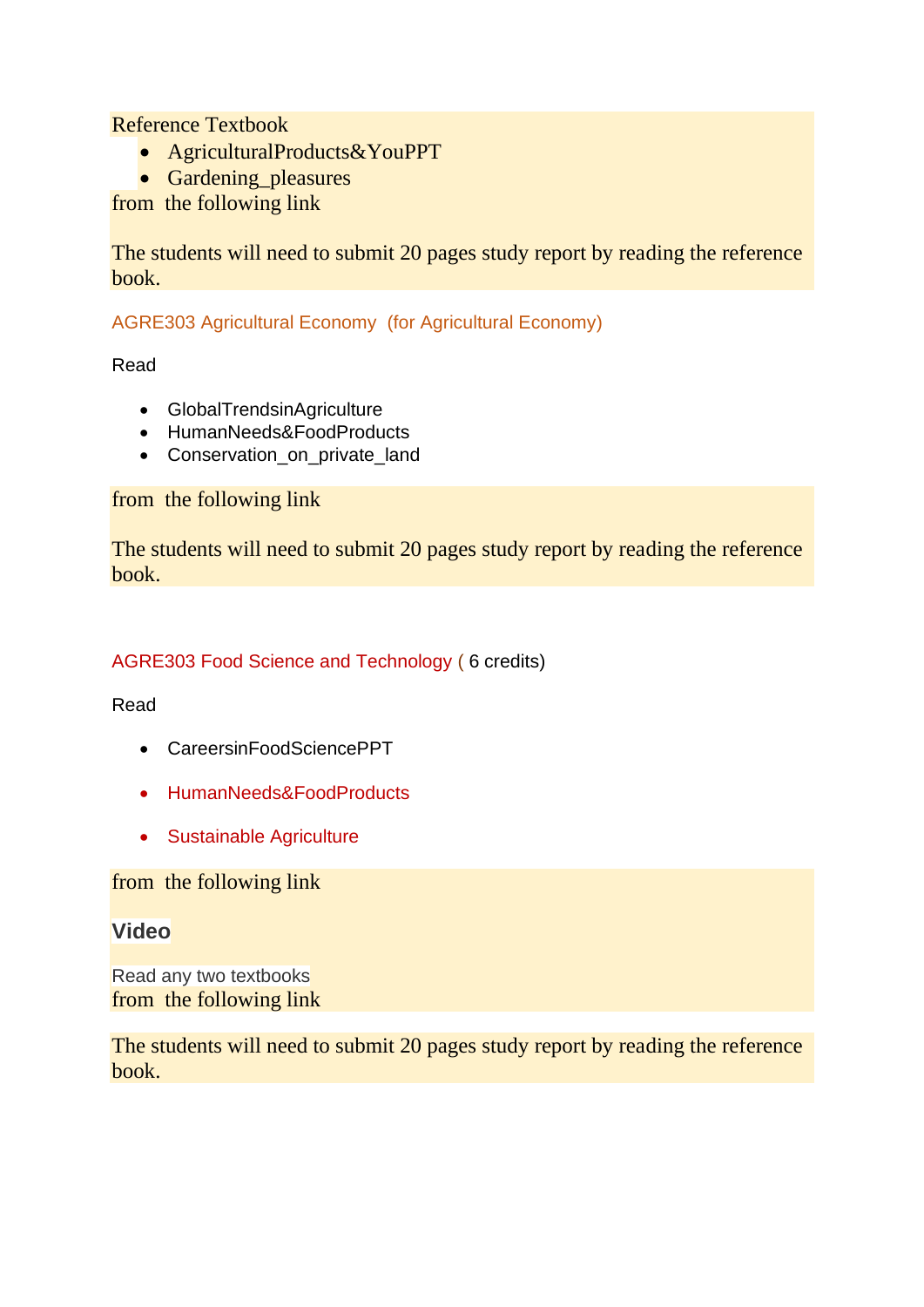#### AGRE304 Agricultural Ecology ( 6 credits)

Read

• Agriculture\_and\_Ecosystems-Lesson

from the following link

The students will need to submit 20 pages study report by reading the reference book.

AGRE305 Plant Physiology ( 6 credits)

Read

The students will need to submit 20 pages study report by reading the reference book.

## **Professional Diploma in Agricultural Engineering**

## **Bachelor of Engineering (Agricultural Engineering)**

## YEAR 4

6 credits/ unit x 5=30 Credits

#### AGRE401 Agricultural Water and Drainage (6 Credits)

**CPCPCM3022A** Weld polyethylene and polypropylene pipes using fusion method **CPCPCM3023A** Fabricate and install non-ferrous pressure piping **CPCPCM4012A** Estimate and cost work **CPCPDR2021A** Locate and clear blockages. **CPCPDR2022A** - Install domestic treatment plants **CPCPDR2023A** Maintain effluent disinfection systems **CPCPDR2024A** Install stormwater and sub-soil drainage systems **CPCPDR2025A** Drain work site **CPCPDR2026A** Install prefabricated inspection openings and enclosures **CPCPDR3021A** Plan layout of a residential sanitary drainage system **CPCPDR3022A** - Install below ground sanitary drainage systems. **CPCPDR3023A** - Install on-site disposal systems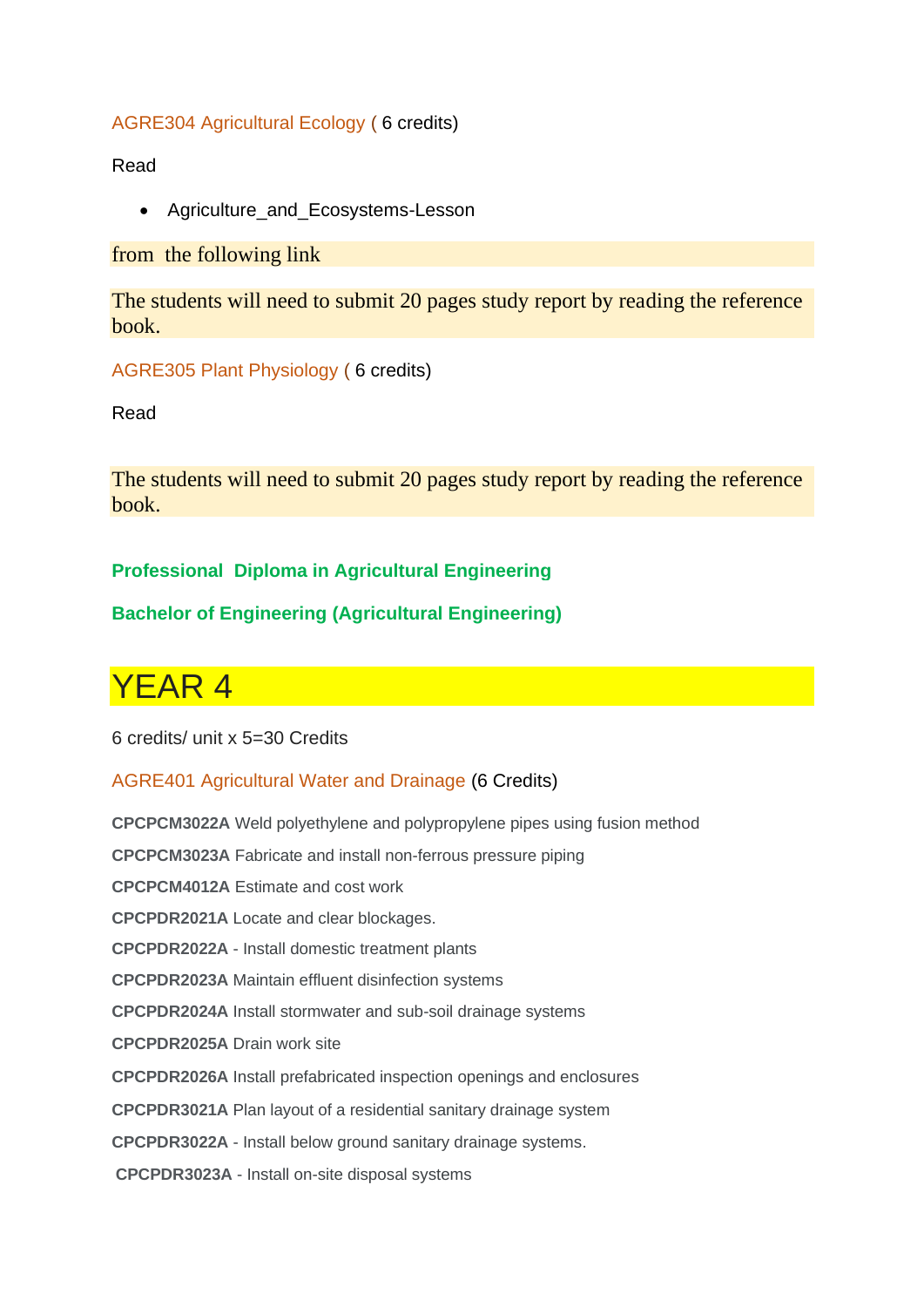**CPCPFS3031A** - Fabricate and install fire hydrant and hose reel systems **CPCPSN3025A** Install pre-treatment facilities. **CPCPWT3020A** - Connect and install storage tanks to a domestic water supply **CPCPWT3021A** Set out and install water services. **CPCPWT3022A** - Install and adjust water service controls and devices. **CPCPWT3023A** - Install and commission water heating systems **CPCPWT3025A** Install water pumpset **CPCPWT3027A** Connect irrigation systems from drinking water supply **CPCPWT4011B** Design and size heated and cold water services and systems. **RIICBS208D** Conduct road maintenance operations **RIICBS303D** - Conduct materials transfer vehicle operations **RIICCM201D** - Carry out measurements and calculations RIICCM202D – Identify, locate and protect underground services **RIICCM203D** - Read and interpret plans and job specifications **RIICCM205D** Carry out manual excavation **RIICCM206D** - Support plant operations **RIICCM207D** - Spread and compact materials manually **RIICCM208D** Carry out basic levelling. **RIICCM209D** Carry out concrete work. **RIICCM210D** - Install trench support **RIICCM211D** - Erect and dismantle temporary fencing and gates **RIICCM301D** Construct and dismantle fences and gates **RIICPL301D** Install water mains pipelines **RIICPL302D** Install stormwater systems **RIICPL303D** Install sewer pipelines **RIICRC203D** Install sub-soil drainage. **RIICRC204D** Install and maintain roadside fixtures. **RIICRC208D** - Lay pipes **RIICRC301D** Maintain drainage system **RIICRC304D** Maintain sealed road The students will need to submit 20 pages study report by viewing the reference videos

Read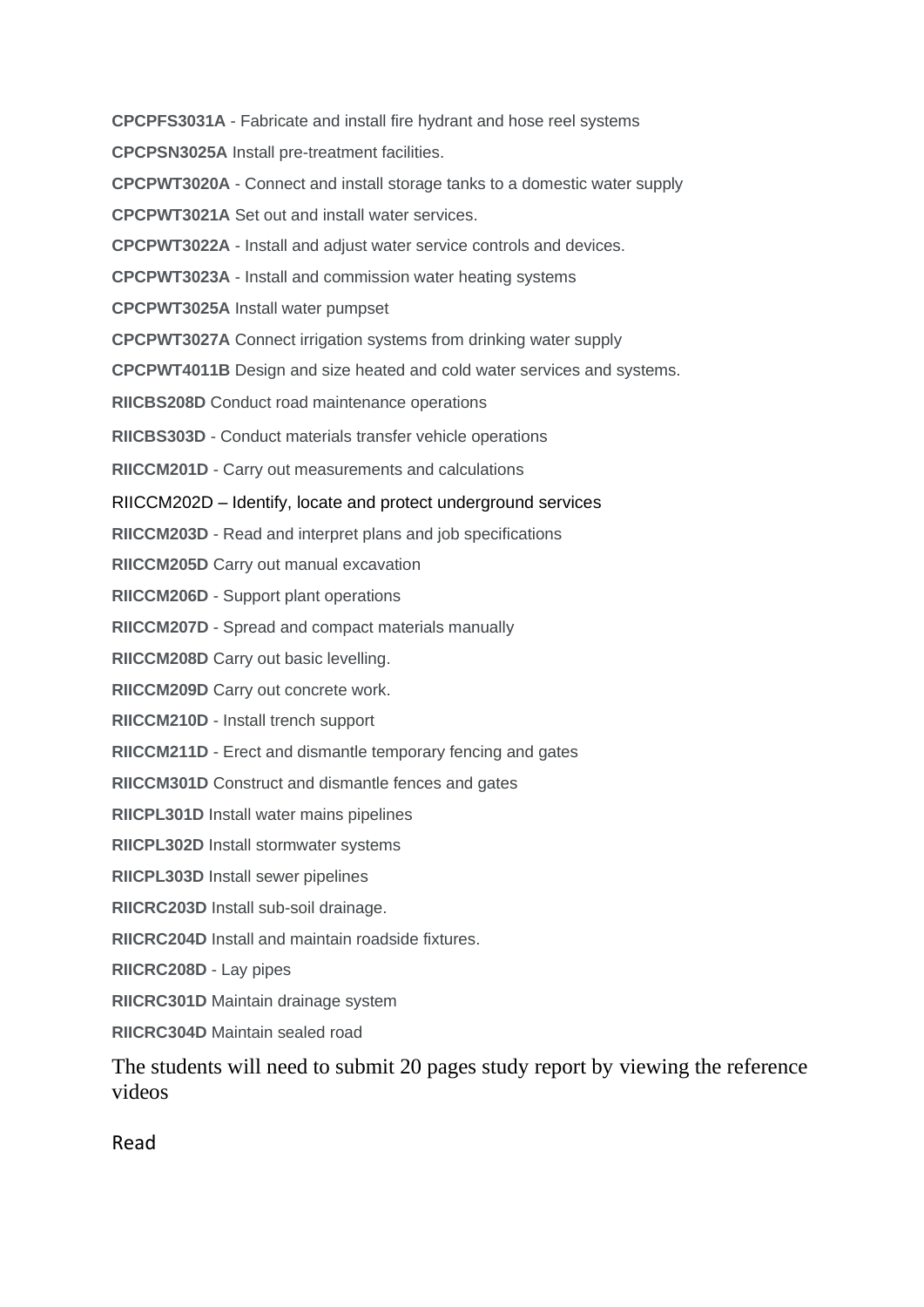- water sampling
- Water sampling and analysis
- Surface water sampling methods and analysis

#### from the following link

(Note when you Unzip, some files need to be skipped)

The students will need to submit 20 pages study report by reading the reference book

## AGRE402 General Zootechnics (6 Credits)

This subject consists of the following units taken from Australian Agricultural Training **Package** 

Video

Read

• Animal Handling and Transport

#### from the following link

The students will need to submit 20 pages study report by reading the reference book

#### AGRE403 Agricultural Mechanisation

As part of this subject, the students will need to do some Mechanical Units

ME101 Applied Mechanics

ME108 Principle of Engine

ME103 Engineering Mechanics

ME104 Machine Principle

ME106 Electrical Principle